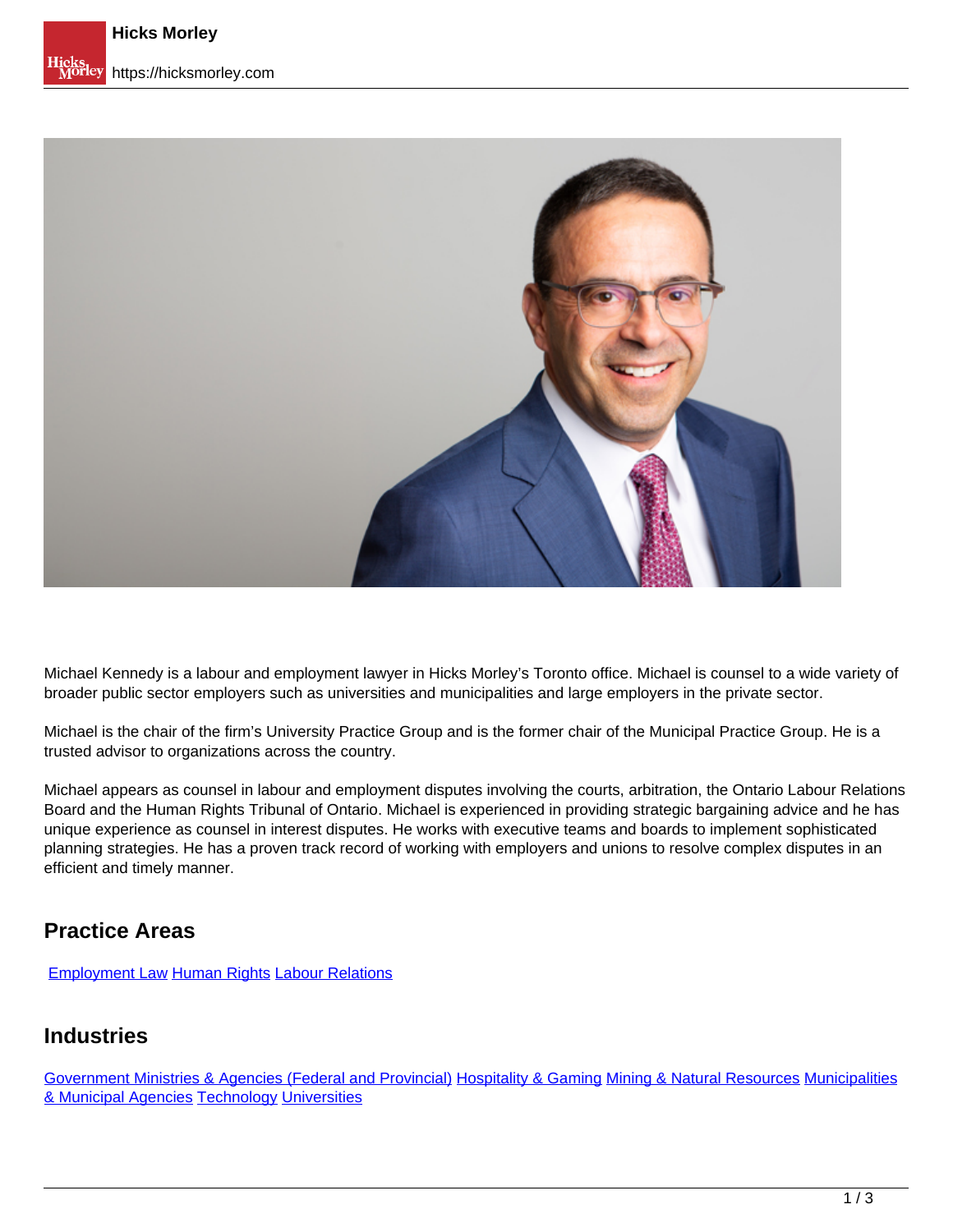## **Awards & Recognition**

**The Best Lawyers in Canada™ (2017–2022)** Labour and Employment Law

**Canadian Legal Lexpert® Directory (2015–2022)**  Labour Relations (Repeatedly Recommended)

**Legal 500 Canada (2018)** Labour and Employment Law

## **Memberships & Affiliations**

Canadian Association of Counsel to Employers – Member

Canadian Bar Association – Member

Ontario Bar Association – Member

American Bar Association – Member

## **Select Publications & Presentations**

"COVID-related Topics Webinar" Faculty Bargaining Services (September 23, 2021)

"Arbitration vs. Mediation: Protecting Rights and Resolving Conflicts" The Osgoode Certificate in Labour Law (April 23, 2021)

"Operating in a Pandemic World" Ontario Association of Fire Chiefs Virtual Labour Relations Seminar (January 20, 2021)

"Attendance Management" Ontario Association of Fire Chiefs Labour Relations Seminar (January 30, 2020)

"The Fire Chief's Survival Guide" Ontario Association of Fire Chiefs Labour Relations Seminar (January 29, 2020)

"Academic Negotiations: Strategies for Success" Faculty Bargaining Services (April 24, 2019)

"2018 Annual Conference" Faculty Bargaining Services (October 31–November 2, 2018)

"OMHRA Fall Conference 2018" Ontario Municipal Human Resources Association (September 19–21, 2018)

"Senior University Administrators Course (SUAC)" Extended Education, University of Manitoba (June 10–15, 2018)

"Bill 148 Bootcamp" Ontario Municipal Human Resources Association Conference, Niagara Falls (February 7, 2018)

"Arbitration vs. Mediation: Protecting Rights and Resolving Conflicts" The Osgoode Certificate in Labour Law (February 6,